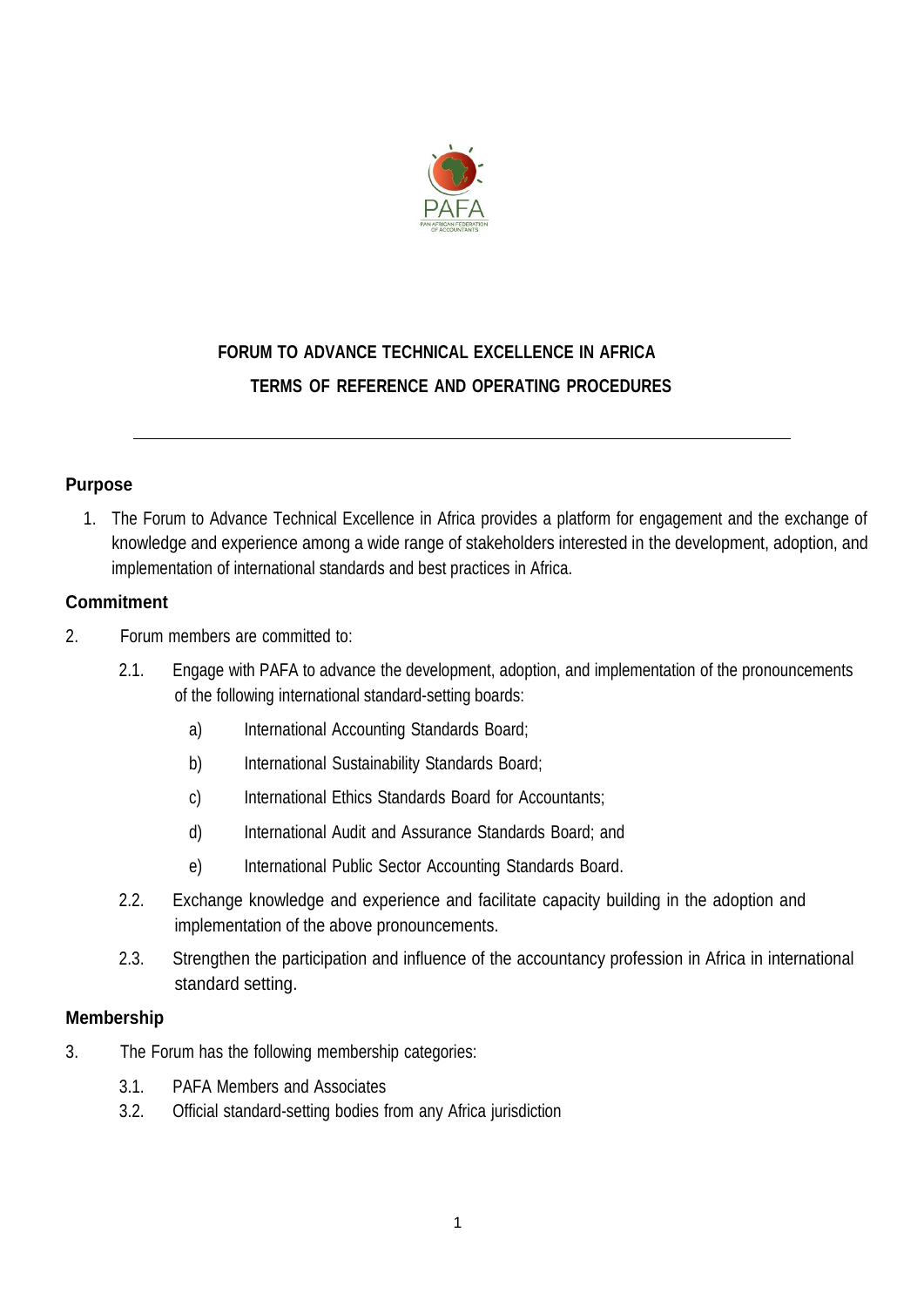

- 4. The Secretariat issues an annual call for PAFA Members and Associates and standard-setting bodies to join the Forum.<sup>18</sup>
- 5. Each PAFA Member and Associate and standard-setting body appoints one representative and one alternate.
- 6. The Secretariat maintains a database of Forum members and their representatives and alternates. Forum members communicate any changes in representatives or alternates to the Technical Director without delay.
- 7. Until such time as PAFA has established a Nominating Committee, the chairperson and deputy chairperson of the Forum are selected by the Board based on a recommendation from the CEO and Technical Director.<sup>19</sup>

## **Term of Office**

8. The member term of office unlimited. The chairperson term of office is three years.

## **Performance Evaluation**

9. The Forum evaluates its performance annually in the spirit of continuous improvement.

## **Periodic Review of the Terms of Reference**

10. These terms of reference will be reviewed in 2024 and thereafter every three years.

## **APPENDIX―OPERATING PROCEDURES**

## **Meeting Procedures**

- 1. The Forum meets in person or virtually once per year.
- 2. The Forum chairperson convenes the meeting. In his/her absence, the deputy chairperson convenes the meeting. If both the chairperson and deputy chairperson are absent, the members present elect another member to convene the meeting.
- 3. All members are expected to prepare for and participate in the deliberations at the meeting.
- 4. The Secretariat develops and distributes the agenda and material for each meeting at least two weeks in advance of the meeting.

## **Accountability**

5. The CEO reports progress regarding implementation of PAFA's strategy to the Board on a quarterly basis.